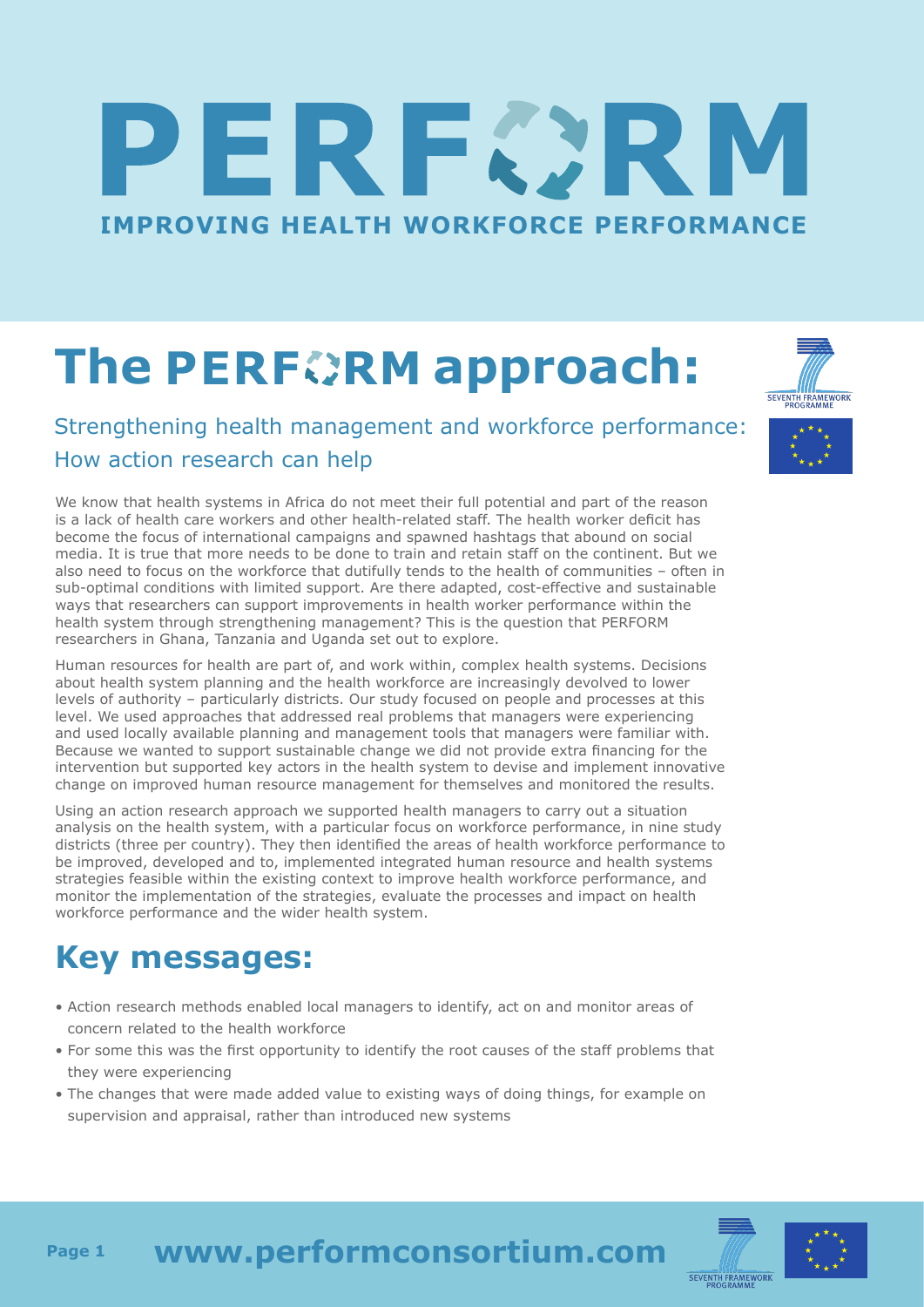

- Researchers can make a difference PERFORM researchers from academic institutions supported and evaluated the change process, building capacity, and encouraging innovation and district-level stakeholders used their own research skills to create change
- Money is not necessarily a barrier to workforce improvement and in fact small changes in management practice can make a big difference
- Despite constraints within the health system the action research approach led to positive change and a process which some participants are planning to continue to use in their everyday planning practice and recommend the process to others

#### **Human resource management in the context of complex health systems**

Workforce performance is largely a result of the way in which staff – the processes and the resources they need to do their work – is managed. This can be thought of as a performance management system. The room for manoeuvre that you have as a manager will determine the extent to which you can strengthen the performance management system. If there is a shortage of health staff, three broad options are available to managers: 1) recruit more staff; 2) reduce the number of staff leaving; 3) make more efficient use of the existing staff. Within these broad options there are many choices of strategies. A major area for increasing the productivity is to reduce levels of staff absence from the workplace – both authorised and unauthorised. High levels of absenteeism within the health sector and low productivity have been reported as a problem in many countries.

Staff who are present at the workplace require support from management in three key areas: 1) staff need clear direction and support systems on what they should be doing - through job descriptions, work plans and protocols - an important part of giving direction is the provision of feedback – through annual appraisals and supervision; 2) staff need the appropriate skills, knowledge and attitudes to carry out the tasks assigned to them – this can be nurtured through training, continuous professional development, supportive supervision to maintain competences levels and keep them relevant to changing technology; 3) staff need resources – the equipment, supplies and infrastructure - to enable them to carry out the work successfully. Sometimes human resource problems are affected by the broader health system, for example supplies or information systems, and this may mean combining human resource and health systems interventions. Often human resource strategies employ more than one approach – a "bundle" of interventions.

If staff have clear direction, appropriate competencies and adequate resources this will be sufficient for staff who already want to do a good job and help people (intrinsic reward). For others it may also be necessary to use more tangible rewards and sanctions to influence their behaviour and therefore their performance. They need to know that there will be consequences – positive or negative – based on their performance. These tangible rewards or sanctions are a way of providing feedback on performance and influencing future behaviour. However, these systems will only be effective if staff have trust in them and can see the direct link between their performance and rewards and/or sanctions.

#### **Our approach**

 *"All research on human subjects involves human participation, but the particularity of participatory action research (PAR) is that it assigns power and control over the research process to the subjects themselves. Thus, PAR refers to a range of research methods that typically involve iterative processes of reflection and action "carried out with and by local people rather than on them"." David H. Peters, Nhan T. Tran, Taghreed Adam*

PERFORM researchers worked with district health managers in a process that led them through one or two cycles of action research. The sequencing of activities is highlighted in Diagram 1. This enabled them to 1) Plan; 2) Act; 3) Observe; 4) Reflect.





**www.performconsortium.com Page 2**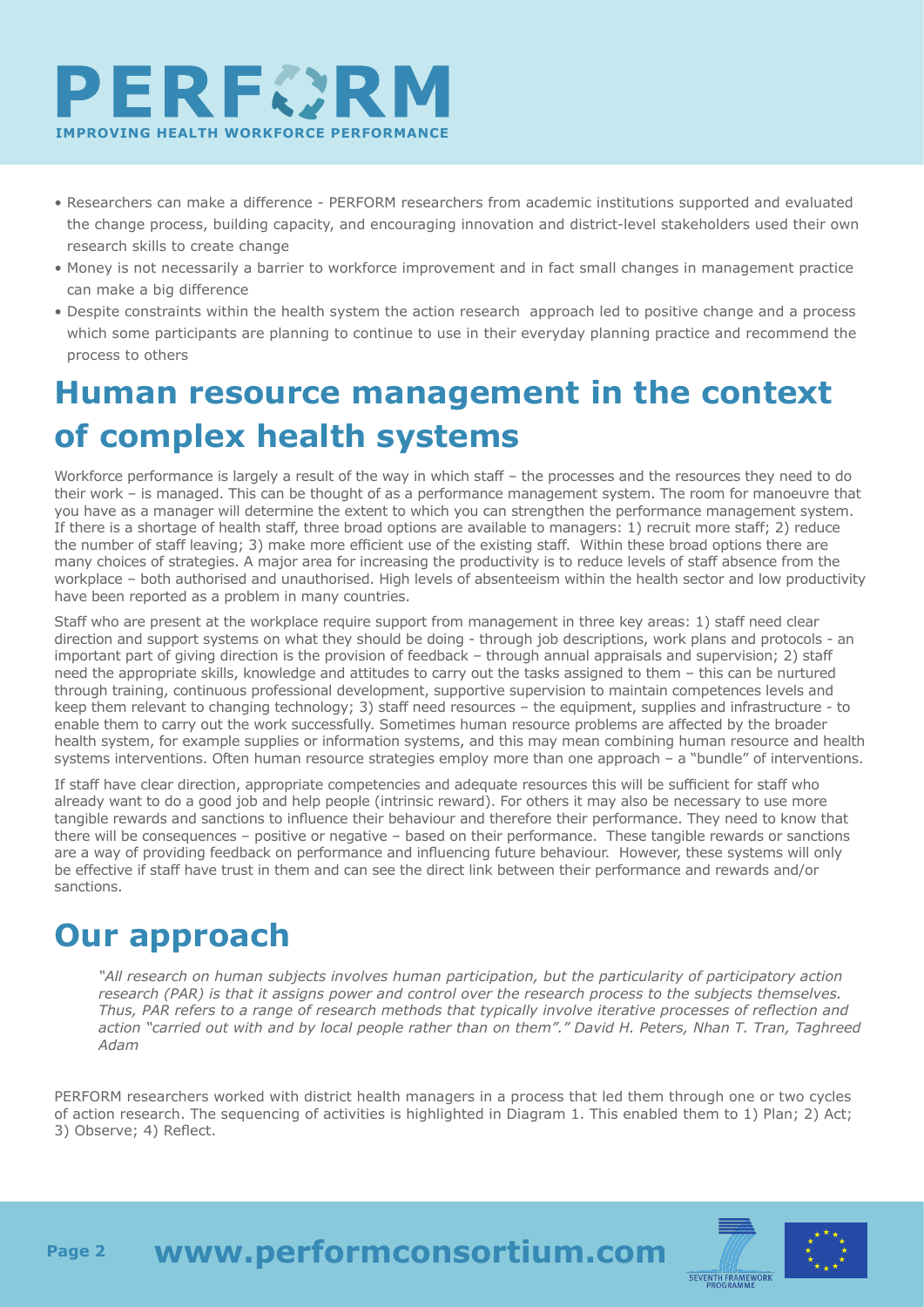



Initial situation analysis: In this phase of the cycle researchers supported District Health Management Teams to conduct a situation analysis where they identified health workforce performance problems in their districts. They collected and analysed routine data such as staffing and health service information using a standard form, reviewed existing report and documents, and facilitated group discussion with District Health Management Teams to better understand their role and health workforce performance. From this they formulated problem statements related to health workforce performance.

Plan: In a series of facilitated meetings and workshops, the District Health Management Teams prioritised the problems and then analysed the root causes of these problems. They used a problem tree analysis, an example is provided in the diagram below.



Based on the problem analysis, the district health management teams identified a mixture of human resource and health system strategies e.g. developing skills through a training workshop and repairing equipment so health workers can do better work. These strategies need to be:

- Possible to implement (i.e. within the District Health Management Team's boundaries of budget and authority)
- Aligned to and embedded in annual priority/activity planning of districts
- Focused on improving health workforce performance in the district
- Likely to have a measurable and observable effect on workforce performance within 12-18 months
- Implemented within resources available to the district
- Reflected the data in the district report i.e. based on evidence accumulated in the situation analysis.
- Likely to be effective in the given situation



**www.performconsortium.com**